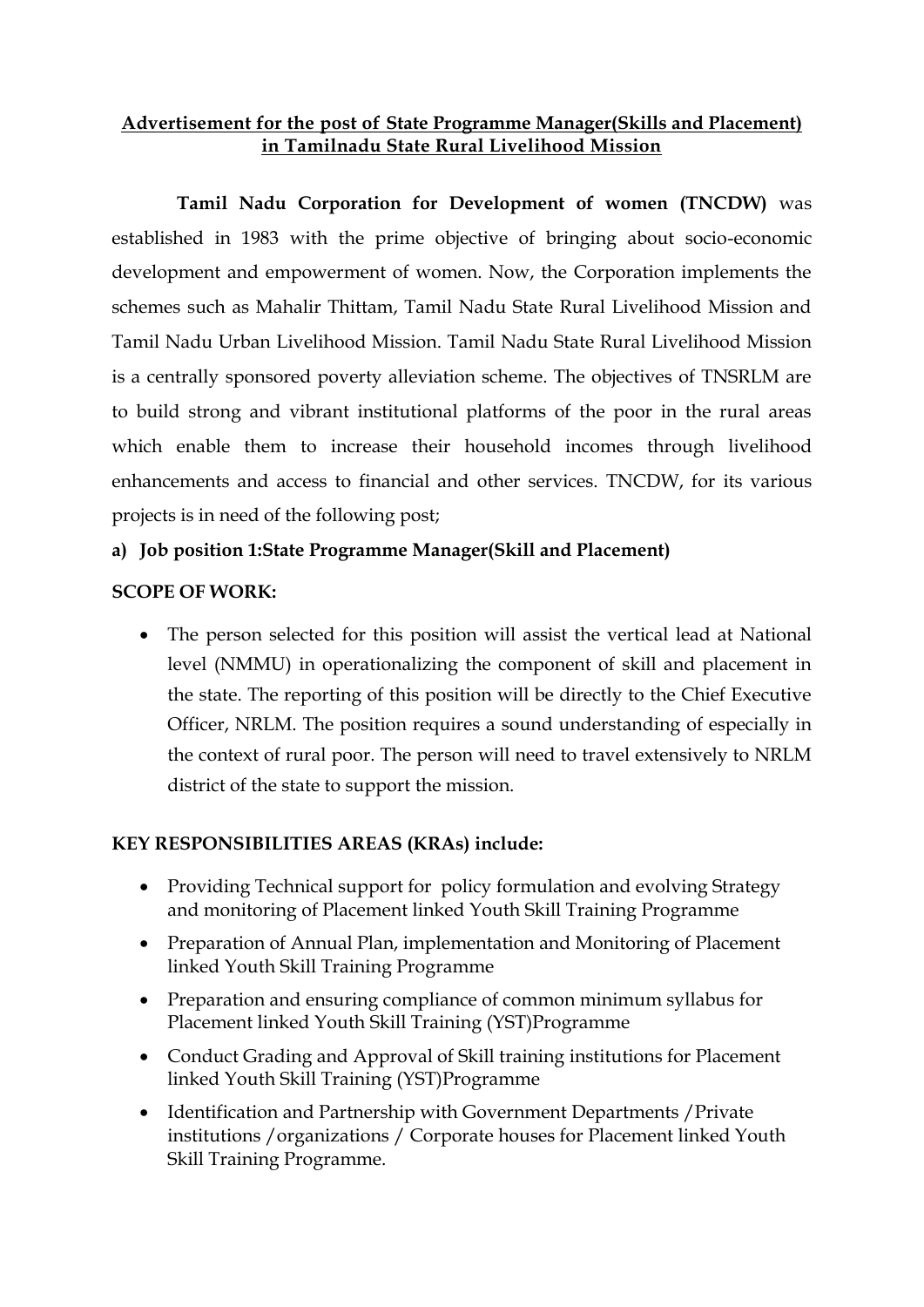- Organizing Market scan for placement.
- Planning and Monitoring of Job Mela's in the districts
- Ensuring Timely Release and Monitoring of fund for Placement linked Youth Skill Training Programme
- Ensuring youth database maintained from Village level to State level
- Overall monitoring of State/ District Skill and Placement cell
- Provide technical support for maintenance of Database on Placement linked Youth Skill Training Programme
- Collection & Compilation of Best Practices, Conduct Impact study on Placement linked Youth Skill Training (YST)Programme
- Implementation in the Preparation and Dissemination of Information, Education Communication materials like Audio / Visuals in the context of Placement linked Youth Skill Training (YST)Programme
- Identification and Nurturing of approved Skill training Institutions, Corporate Sector for placement linked Youth Skill Training (YST) Programme at various levels.
- Monitoring of MoRD special project for Youth Skill Training
- Any other key task assigned by Chief Executive Officer and Additional CEO (Capacity Building)-TNSRLM from time to time.

## **QUALIFICATION:**

The minimum educational requirement for the position is

- MBA in HR or its equivalent (Regular Course)
- 8-10 years experience with 5 years in senior/small/national level position in skill development and placements in similar other livelihoods promotion projects run by/Development Institutions/GovernmentDepartments/ Corporate/Bi-lateral and Multi-lateral agencies

## **COMPETENCIES:**

- Experience of working with large scale poverty reduction programme, especially at grass root level will be given preference.
- Experience of working with government institutions will be preference.
- The person should have acknowledged capabilities in partnership management; strong analytical, conceptual and strategic thinking skills, ability to handle large scale planning; handling MIS etc.,